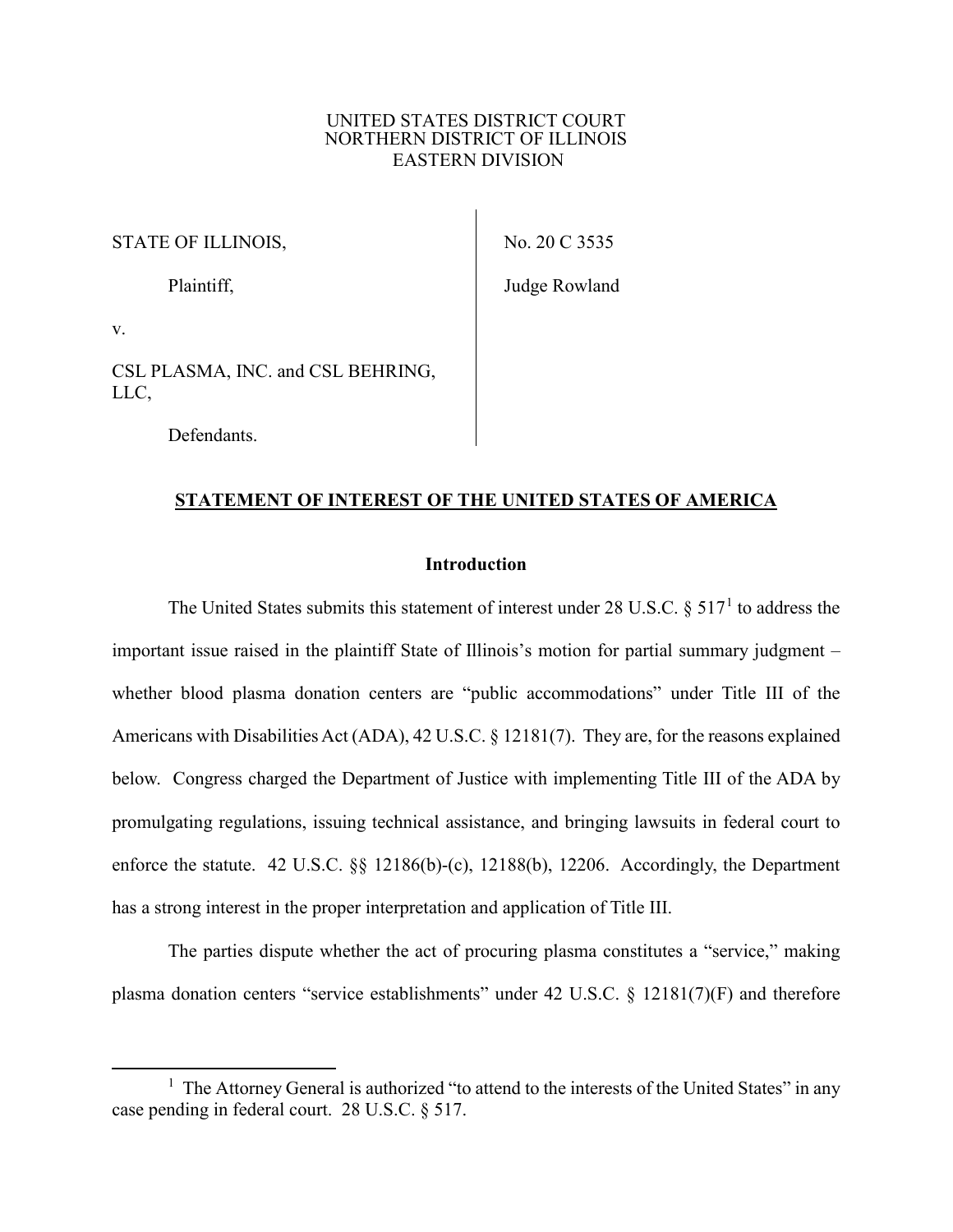"public accommodations" under Title III. The Third Circuit and the Tenth Circuit have both ruled that plasma donation centers are service establishments. *See Matheis v. CSL Plasma, Inc.*, 936 F.3d 171, 176-78 (3d Cir. 2019); *Levorsen v. Octapharma Plasma, Inc.*, 828 F.3d 1227, 1230-35 (10th Cir. 2016). The Fifth Circuit reached the opposite conclusion, holding that plasma donation centers are not service establishments. *Silguero v. CSL Plasma, Inc.*, 907 F.3d 323, 327-32 (5th Cir. [2](#page-1-0)018).<sup>2</sup> For the reasons explained below, this court should join the Third Circuit and the Tenth Circuit to find that plasma donation centers are service establishments and thus public accommodations under Title III.

### **Procedural Background**

The State of Illinois sued defendant CSL Plasma, Inc., and its parent company, defendant CSL Behring, LLC, in June 2020, alleging that they violated the ADA by refusing to make plasma donation centers accessible to individuals with certain disabilities. Specifically, the State alleged that defendants maintain policies that prevent people with mental health disabilities who use a service animal and people who are deaf from providing plasma and being compensated for their time. *See* Compl., Dkt. 1. the State has moved for partial summary judgment on the legal issue that defendants' plasma donation centers are service establishments and therefore public accommodations under Title III. *See* Pl.'s Mot. for Partial Summ. J., Dkt. 77. Defendants have not yet responded to plaintiff's motion for partial summary judgment, but in their answer to the complaint they deny that plasma donation centers are service establishments. Defs' Answer to Compl., Dkt. 15, at 15.

<span id="page-1-0"></span> $\overline{\phantom{2}}$  The United States filed amicus briefs in *Levorsen* and *Silguero* explaining that plasma donation centers are service establishments. *See* Br. for U.S. as Amicus Curiae Supporting Neither Party, *Silguero v. CSL Plasma, Inc.*, 907 F.3d 323 (5th Cir. 2018) (No. 17-41206), 2018 WL 889624; Br. for U.S. as Amicus Curiae Supporting Appellant and Urging Reversal, *Levorsen v. Octapharma Plasma, Inc.*, 828 F.2d 1227 (10th Cir. 2016) (No. 14-4162), 2015 WL 2148078.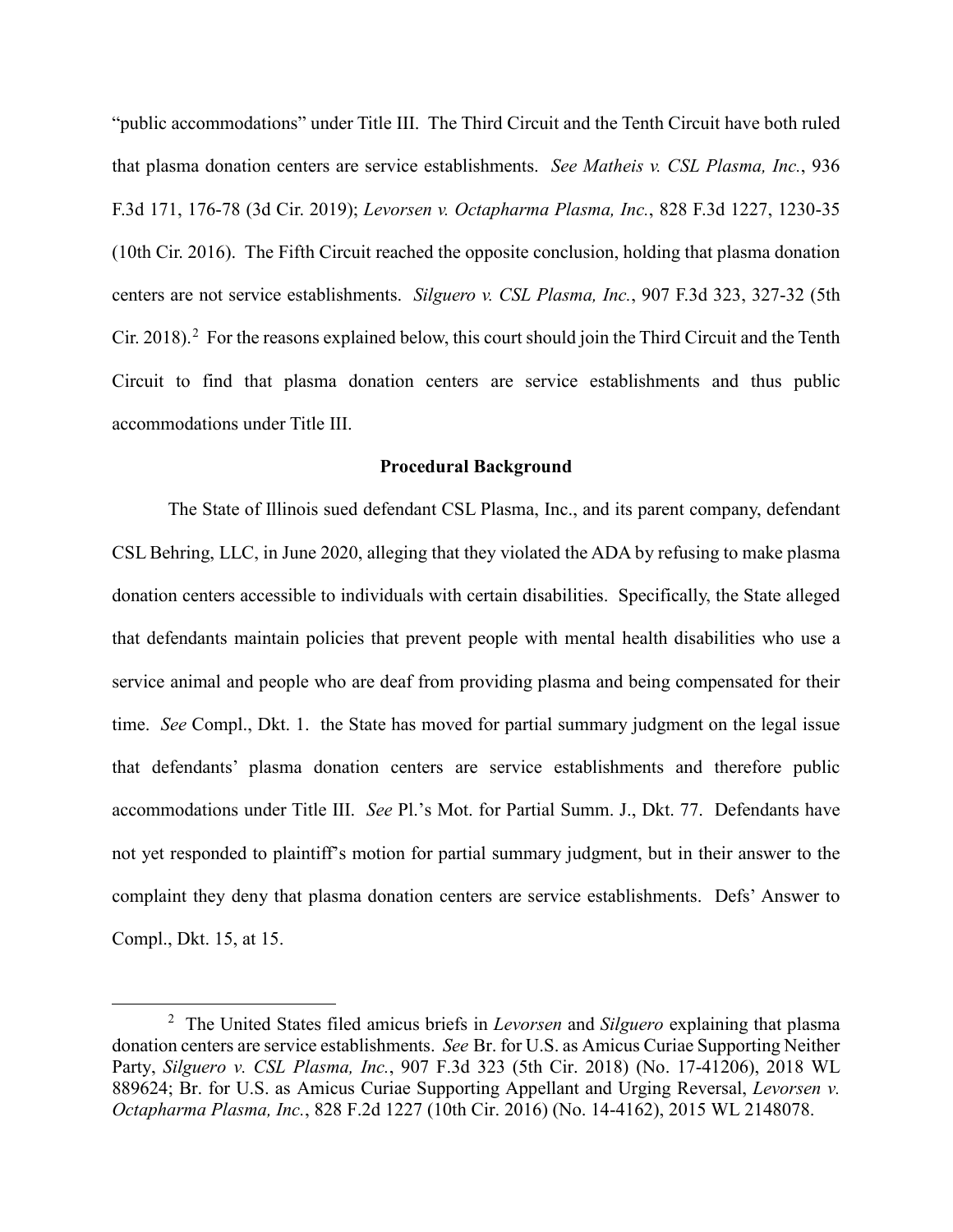#### **Statutory and Regulatory Background**

Congress enacted the ADA in 1990 to "provide a clear and comprehensive national mandate for the elimination of discrimination against individuals with disabilities." 42 U.S.C. § 12101(b)(1). Congress found that discrimination has diminished the ability of people with disabilities "to fully participate in all aspects of society," including "employment, housing, public accommodations, education, transportation, communication, recreation, institutionalization, health services, voting, and access to public services." *Id.* § 12101(a)(1), (a)(3). In the ADA, therefore, Congress established a broad range of prohibitions on discrimination against people with disabilities in employment (Title I), in the provision of state and local government services, programs, and activities (Title II), and in public accommodations and commercial facilities (Title III).

Title III provides that "[n]o individual shall be discriminated against on the basis of disability in the full and equal enjoyment of the goods, services, facilities, privileges, advantages, or accommodations of any place of public accommodation by any person who owns, leases (or leases to), or operates a place of public accommodation." *Id.* § 12182(a). An entity is a public accommodation if its operations affect commerce and if it falls into at least one of twelve categories listed in the statute. *Id.* § 12181(7). One of these twelve is the "service establishment" category. *Id.* § 12181(7)(F).

The "service establishment" category lists several examples of entities that are service establishments and therefore public accommodations: "a laundromat, dry-cleaner, bank, barber shop, beauty shop, travel service, shoe repair service, funeral parlor, gas station, office of an accountant or lawyer, pharmacy, insurance office, professional office of a health care provider, hospital, or other service establishment." *Id.* The regulation implementing Title III makes clear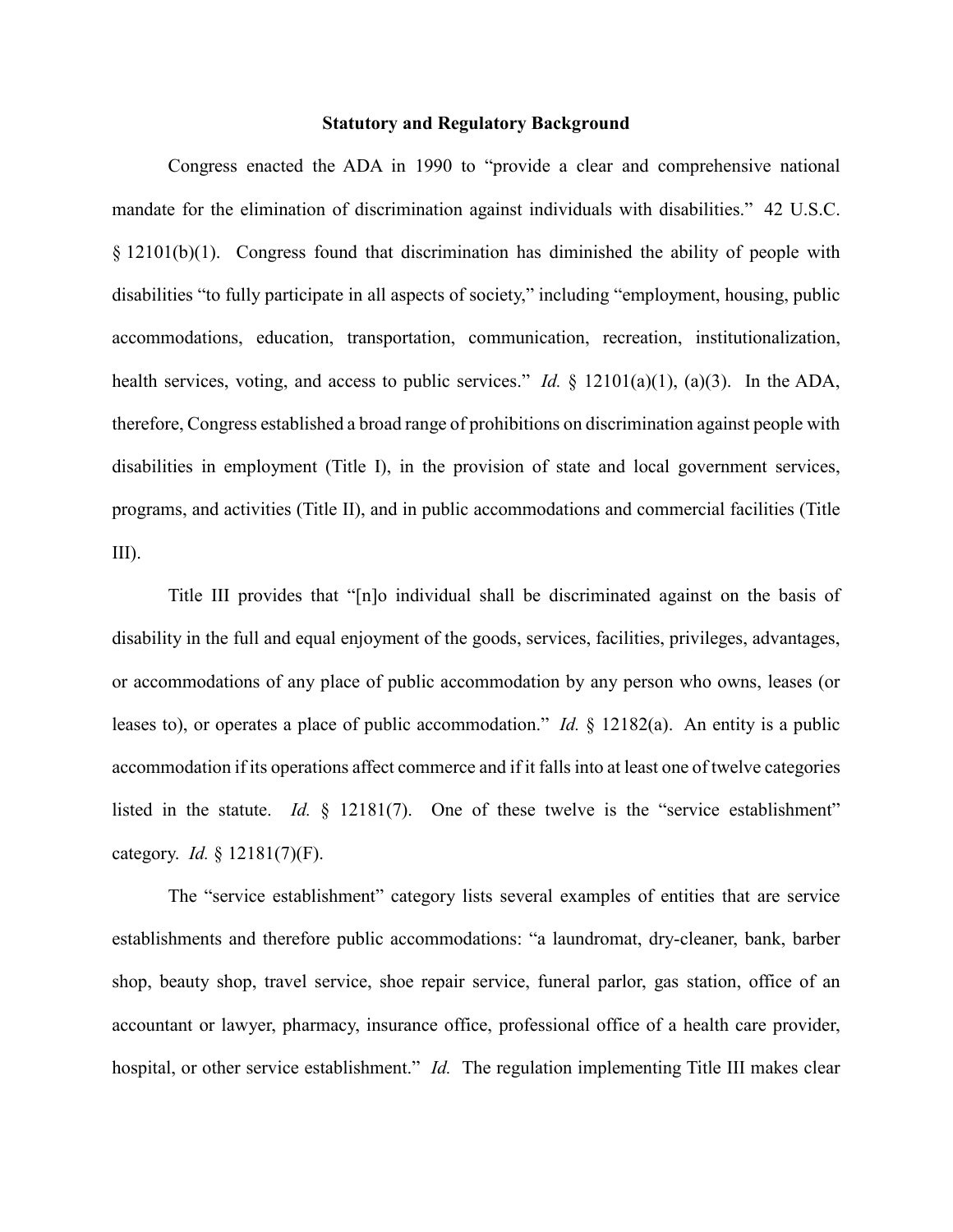that the examples listed in  $\S$  12181(7)(F) are only illustrations of entities that qualify as service establishments, not a complete list. 28 C.F.R. Pt. 36, App. C § 36.104 (explaining that while the list of twelve categories of public accommodations "is exhaustive, the representative examples of facilities within each category are not. Within each category only a few examples are given.").

#### **Argument**

The plain meaning of the term "service establishment" in 42 U.S.C.  $\S$  12181(7)(F) encompasses plasma donation centers because plasma donation centers are "establishments" that provide a "service." Plasma donation centers are therefore public accommodations under Title III of the ADA. The expansive purpose of the ADA reinforces this interpretation of 42 U.S.C. § 12181(7)(F). The Third Circuit and the Tenth Circuit have both correctly held that plasma donation centers are "service establishments." The Fifth Circuit has held that plasma donation centers are not "service establishments," but for the reasons explained in section III.A.ii below, that holding was incorrect.

# **I. Under the Plain Meaning of Title III of the ADA, Plasma Donation Centers Are "Service Establishments" and Are Therefore "Public Accommodations."**

Because the ADA does not define the term "service establishment," the court must give the term its "ordinary, contemporary, common meaning." *Sandifer v. U.S. Steel Corp.*, 571 U.S. 220, 227 (2014) (quoting *Perrin v. United States*, 444 U.S. 37, 42 (1979)). There appears to be no dispute that plasma donation centers are "establishments."<sup>[3](#page-3-0)</sup> Thus, the crux of the parties' disagreement over Title III coverage in this case is whether plasma donation centers provide a "service."

<span id="page-3-0"></span> $\frac{1}{3}$  $3$  Defendants have not yet responded to plaintiff's motion for partial summary judgment, but when CSL Plasma Inc. previously addressed the question of whether it is a service establishment under Title III, it conceded that it is an "establishment." *Silguero v. CSL Plasma, Inc.*, 907 F.3d 323, 328 (5th Cir. 2018).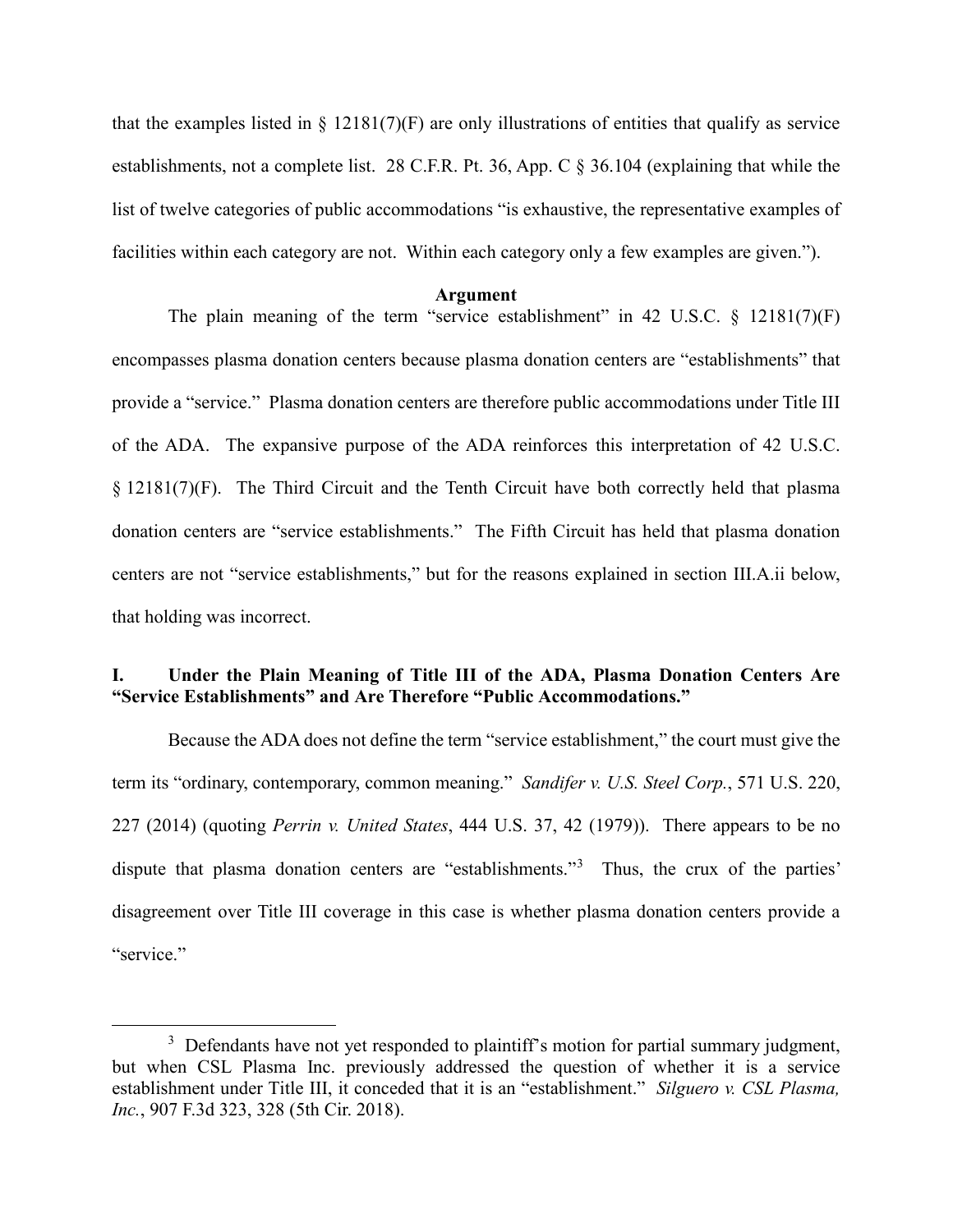Under any ordinary definition of the term, the act of collecting plasma constitutes a "service." One dictionary defines "service" as "a helpful act." *Merriam-Webster Dictionary*, merriam-webster.com/dictionary/service. Another defines "service" as "conduct or performance that assists or benefits someone or something." *Webster's Third New Int'l Dictionary* 2075 (2002) (cited in *Levorsen*, 828 F.3d at 1231). People who want to donate their plasma for use in the production of medical treatments cannot do so on their own. They need assistance, which plasma donation centers offer in the form of trained personnel to operate specialized equipment that separates plasma from red blood cells, collects the plasma, and returns the red blood cells to the donor. The assistance that plasma donation centers provide benefits plasma donors by allowing them to donate plasma when they would not otherwise be able to do so. The procurement of plasma by plasma donation centers therefore falls squarely within the ordinary meaning of the word "service," and as a result, plasma donation centers are service establishments under the plain meaning of Title III.

Reinforcing that plasma donation centers provide a service under that word's "ordinary, contemporary, common meaning," *Sandifer*, 571 U.S. at 227, is the fact that defendants describe plasma procurement as a "service." *See* CSL Plasma, www.cslplasma.com/careers/endlesscareers-possibilities (CSL employees provide "customer service" to donors). Likewise, the law of Illinois expressly defines plasma procurement as a service. *See* 745 Ill. Compiled Stat. Ann. § 40/2 (stating that "procuring . . . plasma" is "the rendition of a service by every person, firm or corporation participating therein . . . .").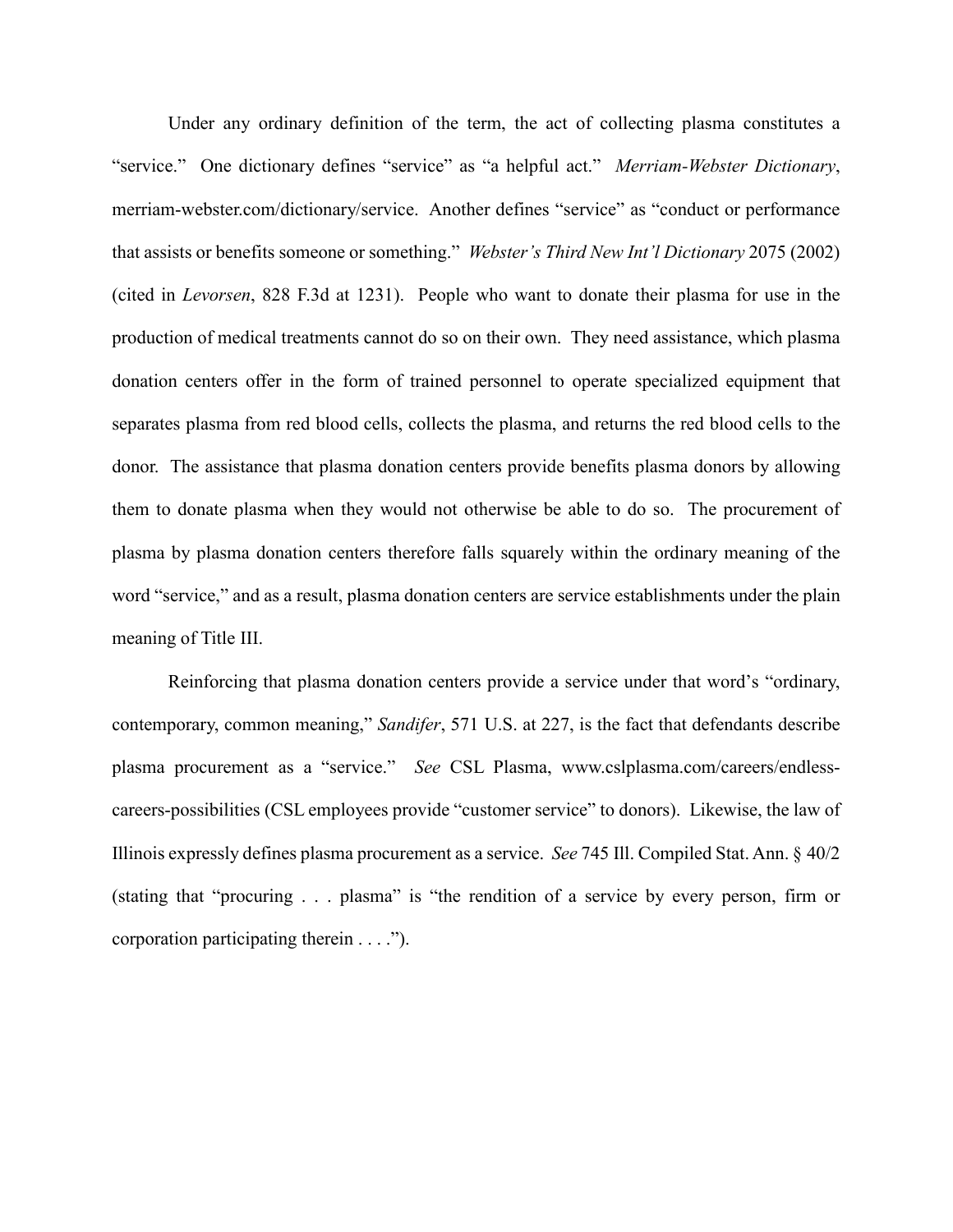# *A.* **The Tenth Circuit and the Third Circuit Have Correctly Held that Plasma Donation Centers Are "Service Establishments."**

The Tenth Circuit and the Third Circuit have both recognized that plasma donation centers are service establishments under the plain meaning of Title III. In *Levorsen v. Octapharma Plasma, Inc.*, the Tenth Circuit concluded that under the plain language of 42 U.S.C. § 12181(7)(F), a service establishment is an establishment that "assists or benefits someone or something or provides useful labor without producing a tangible good for a customer or client," and that plasma donation centers easily satisfy that definition by supplying the equipment and personnel needed to enable people to donate plasma. 828 F.3d at 1231, 1234. Similarly, in *Matheis v. CSL Plasma, Inc.*, the Third Circuit concluded that plasma donation centers are service establishments because they "offer[] a service to the public, the extracting of plasma for money, with the plasma then used by the center in its business of supplying a vital product to healthcare providers." 936 F.3d at 178. Both courts based their determinations on the plain language of the statute. As the court stated in *Levorsen*, 828 F.3d at 1229, a plasma donation center "is a 'service establishment' for two exceedingly simple reasons: It's an establishment. And it provides a service. This straightforward conclusion is entirely consistent with the goal and purpose of Title III. Thus, we need not look beyond the plain language of  $\S$  12181(7)(F) to determine that a [plasma donation center] constitutes a public accommodation." *Accord Matheis*, 936 F.3d at 177-78.

### **B. The Fifth Circuit Erred in Holding that Plasma Donation Centers Are Not "Service Establishments."**

In *Silguero v. CSL Plasma, Inc.*, the Fifth Circuit held that plasma donation centers do not provide a "service" and are therefore not "service establishments" or public accommodations under Title III. 907 F.3d at 329-32. This interpretation of Title III was incorrect. The Fifth Circuit based its holding that plasma donation centers do not provide a "service" on three determinations.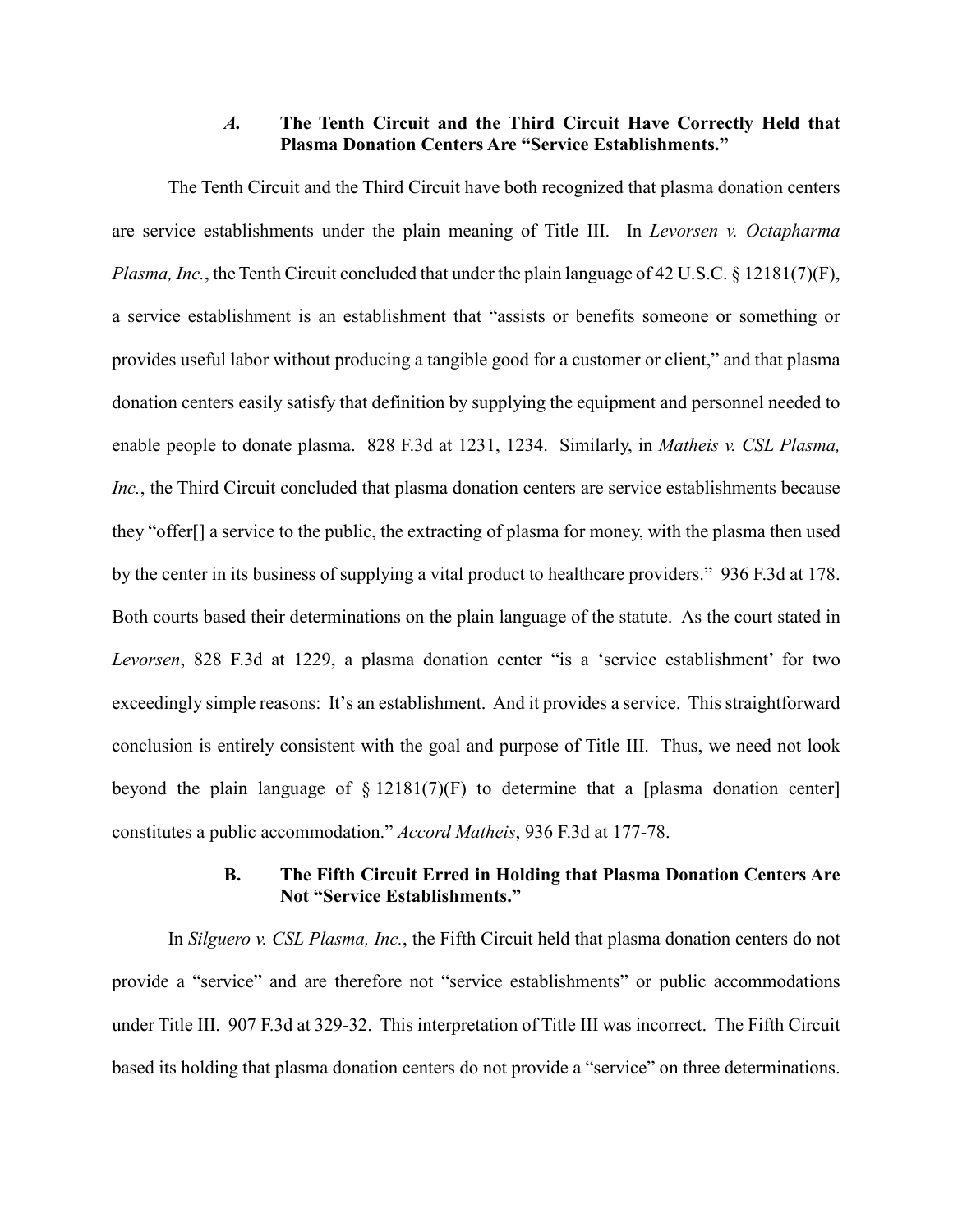Each of these determinations was flawed, as explained below.

First, the Fifth Circuit found that members of the public who donate their plasma "receive no obvious 'benefit' or 'help' which would make the plasma collection center's act a 'service'" and concluded that "the individual performs a service for the establishment, not the other way around." *Id.* at 329. This conclusion was incorrect. Not only do plasma donation centers benefit donors by paying them money, but as discussed in section III.A above, plasma donation centers also provide assistance, in the form of trained personnel and specialized equipment, without which donors would be unable to donate plasma The Third Circuit recognized this in *Matheis*, finding that "no support exists for the Fifth Circuit's statement that donors 'do not benefit' from the act of donating . . . . [D]onors receive money, a clear benefit, to donate plasma." 936 F.3d at 177. Similarly, the Tenth Circuit in *Levorsen* concluded that plasma donation centers "assist or benefit those who wish to provide plasma for medical use . . . by supplying the trained personnel and medical equipment necessary to accomplish that goal." 828 F.3d at 1234.

Second, to interpret the meaning of the term "other service establishment" in 42 U.S.C. § 12181(7)(F), the Fifth Circuit applied the maxim of *ejusdem generis*, which maintains that "[w]here general words follow specific words in a statutory enumeration, the general words are construed to embrace only objects similar in nature to those objects enumerated by the preceding specific words." *Cir. City Stores, Inc. v. Adams,* 532 U.S. 105, 114-15 (2001). The Fifth Circuit opined that "[e]ach of the items on the list in 42 U.S.C. § 12181(7)(F) involves establishments acting in some way that clearly benefits the individual," whereas "plasma collection does not provide any detectable benefit for donors." *Silguero*, 907 F.3d at 330.

The Fifth Circuit wrongly applied *ejusdem generis* to interpret the meaning of § 12181(7)(F). *Ejusdem generis* "comes into play only when there is some uncertainty as to the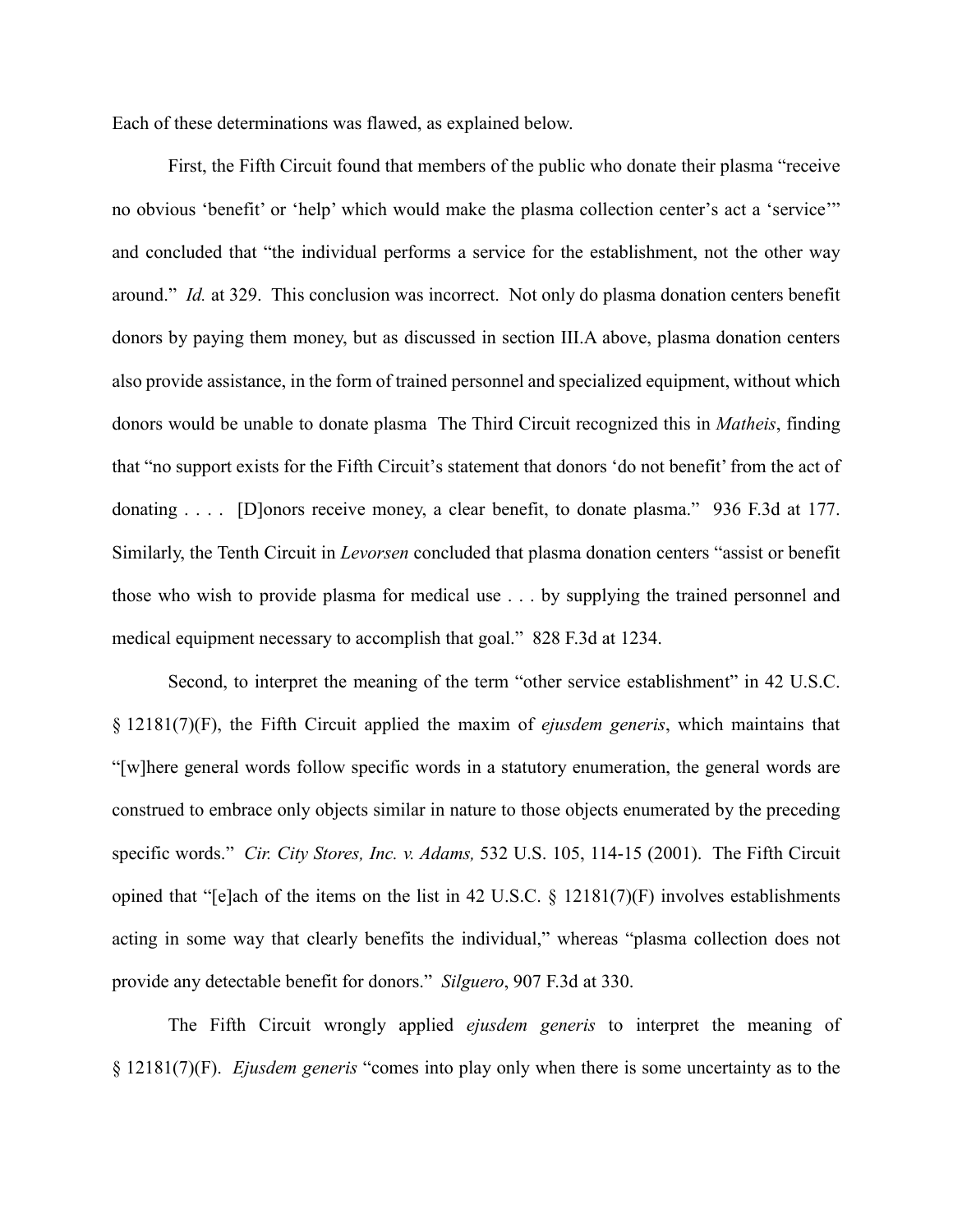meaning of a particular clause in a statute," so its use is inapposite if the statutory text is clear. *United States v. Johnson*, 655 F.3d 594, 604 (7th Cir. 2011) (quoting *United States v. Turkette*, 452 U.S. 576, 581 (1981)). As explained in section III.A above, the word "service" is not ambiguous, and it plainly encompasses the assistance that plasma donation centers provide. *Ejusdem generis* is therefore inapplicable. *See Levorsen*, 828 F.3d at 1232 ("[W]e decline to apply *ejusdem generis*" because the meaning of each of the words in "service establishment" is clear.).

Even if the maxim did apply, however, it would support a finding that plasma donation centers are service establishments. Like all the other entities listed in 42 U.S.C. § 12181(7)(F), plasma donation centers provide a benefit and assistance to members of the public.

The Fifth Circuit's final reason for holding that plasma donation centers do not provide a "service" was that plasma donation centers do not receive payment from members of the public for services rendered, as is typical in most service establishments; rather, the centers pay the donors. *Silguero*, 907 F.3d at 330. Based on this feature, the Fifth Circuit deemed the relationship between plasma donation centers and donors "more akin to employment or contract work, not the provision of a 'service' to a customer." *Id.* The Fifth Circuit stated that while the direction in which compensation flows is not dispositive, it is "highly relevant in determining whether an establishment provides a 'service' to a customer . . . ." *Id.* at 331-32.

This determination, too, was mistaken. Far from being a "highly relevant" factor, the direction in which compensation flows has no bearing on whether an establishment provides a "service." Most service establishments receive compensation from their customers, but some, such as banks, recycling centers, pawnshops, and consignment shops, compensate their customers. *See* 42 U.S.C. § 12181(7)(F) (listing banks as one of the illustrative examples of service establishments); *Estrada v. S. St. Prop., LLC*, 2017 WL 3461290, at \*3 (C.D. Cal. Aug. 11, 2017)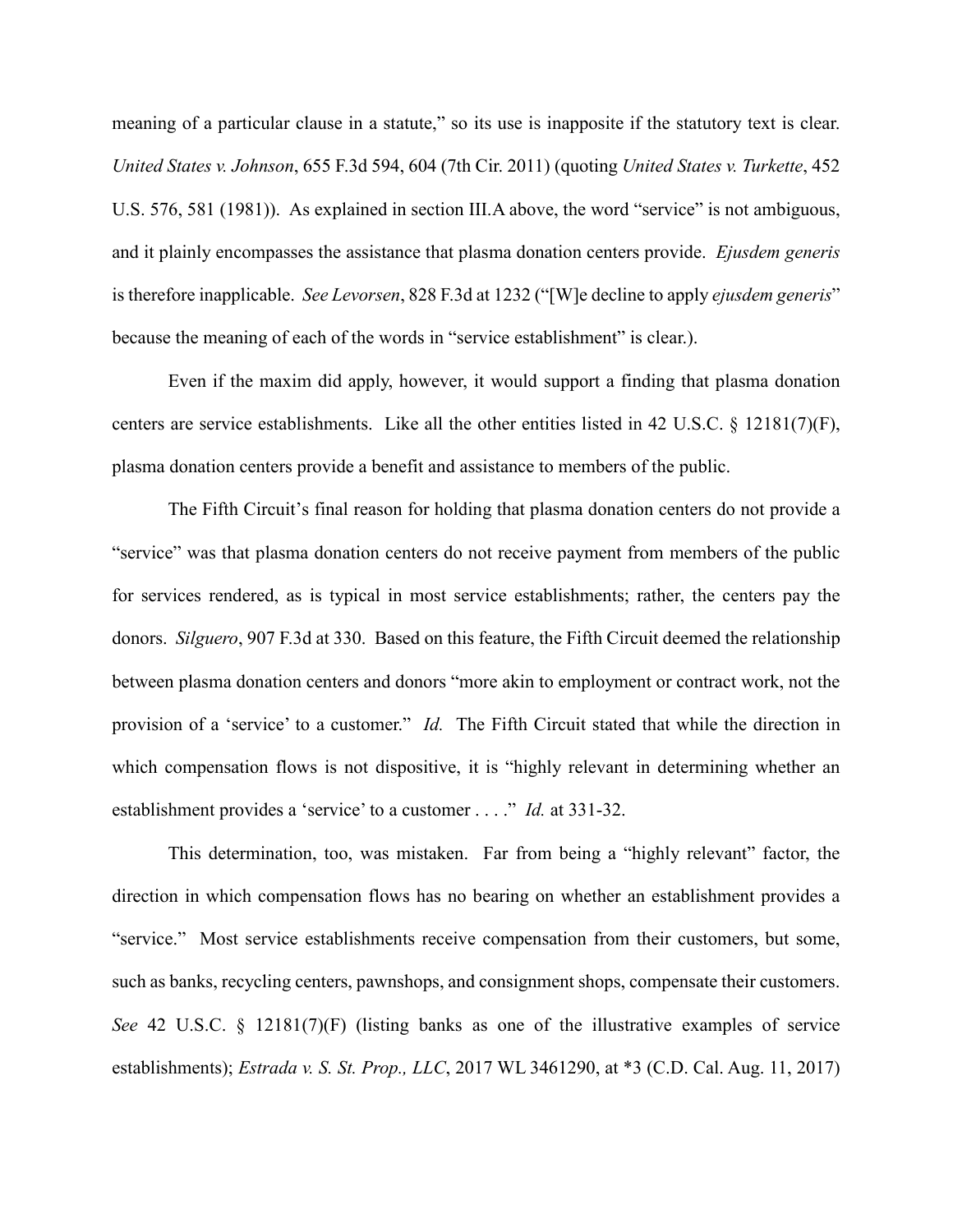(holding that a recycling center is a service establishment under Title III). What all the examples of service establishments listed in 42 U.S.C. § 12181(7)(F) have in common is not the direction in which the compensation flows, but the fact that each establishment assists members of the public by offering the benefit of expertise or specialized equipment or both. Plasma donation centers fall within this definition; the fact that they compensate donors is immaterial. Limiting the definition of service establishments to establishments that receive compensation from their customers would be a narrower interpretation than the statutory text permits. *See Matheis*, 936 F.3d at 177 ("[A]ny emphasis on the direction of monetary compensation is, to us, unhelpful."); *Levorsen*, 828 F.3d at 1233-34 ("[S]ervice establishments are establishments that provide a service, regardless of whether they provide or accept compensation as part of that process."). The narrow interpretation of 42 U.S.C. § 12181(7)(F) espoused in *Silguero* would also conflict with the ADA's expansive purpose, as discussed in section III.B below.

For all these reasons, the court should not follow the Fifth Circuit's holding in *Silguero*. It should instead follow the Third Circuit in *Matheis* and the Tenth Circuit in *Levorsen* and hold that plasma donation centers are service establishments under the plain language of 42 U.S.C. § 12181(7)(F) and are therefore public accommodations under Title III of the ADA.

# **II. Construing "Service Establishments" to Include Plasma Donation Centers Is Consistent with the ADA's Expansive Purpose.**

Although the court need not look beyond the statutory text to determine that plasma donation centers are service establishments under 42 U.S.C. § 12181(7)(F), the legislative history of the ADA also supports this interpretation. The legislative history makes clear that Congress intended for courts to construe the categories of public accommodations listed in Title III "liberally to afford people with disabilities equal access to the wide variety of establishments" available to people without disabilities. *PGA Tour, Inc. v. Martin*, 532 U.S. 661, 676-77 (2001).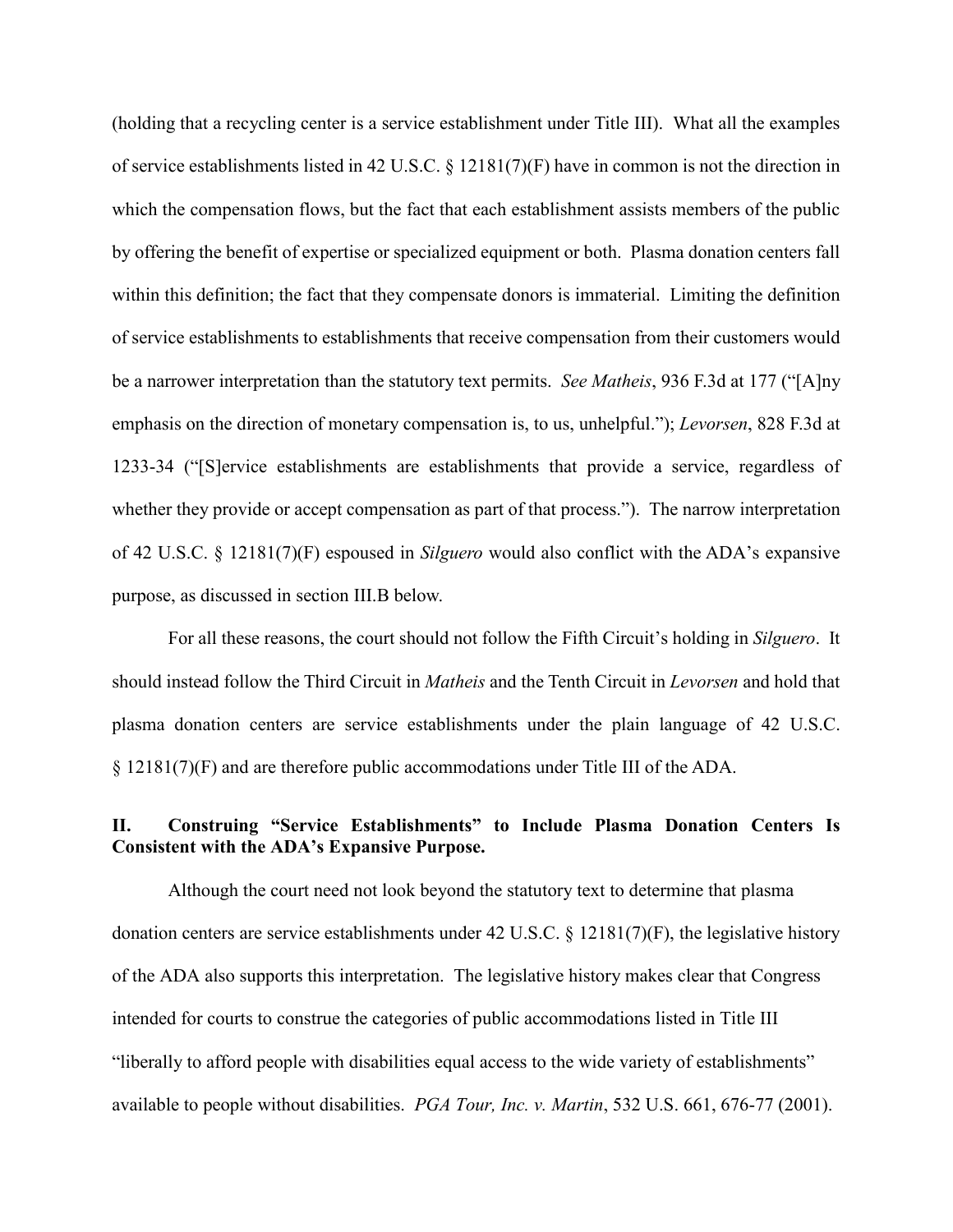And as the Tenth Circuit noted in *Levorsen*, "Congress changed the language in § 12181(7)(F) from 'other *similar* service establishments' to 'other service establishments,' presumably to make clear that a particular business need *not* be similar to the enumerated examples to constitute a service establishment." 828 F.3d at 1233. Given the ADA's expansive purpose, construing "service establishments" to include plasma donation centers would be the correct interpretation of 42 U.S.C  $\S$  12181(7)(F) even if the meaning of the word "service" were ambiguous

# **Conclusion**

The United States respectfully requests that the court consider this statement of interest in this litigation.

.